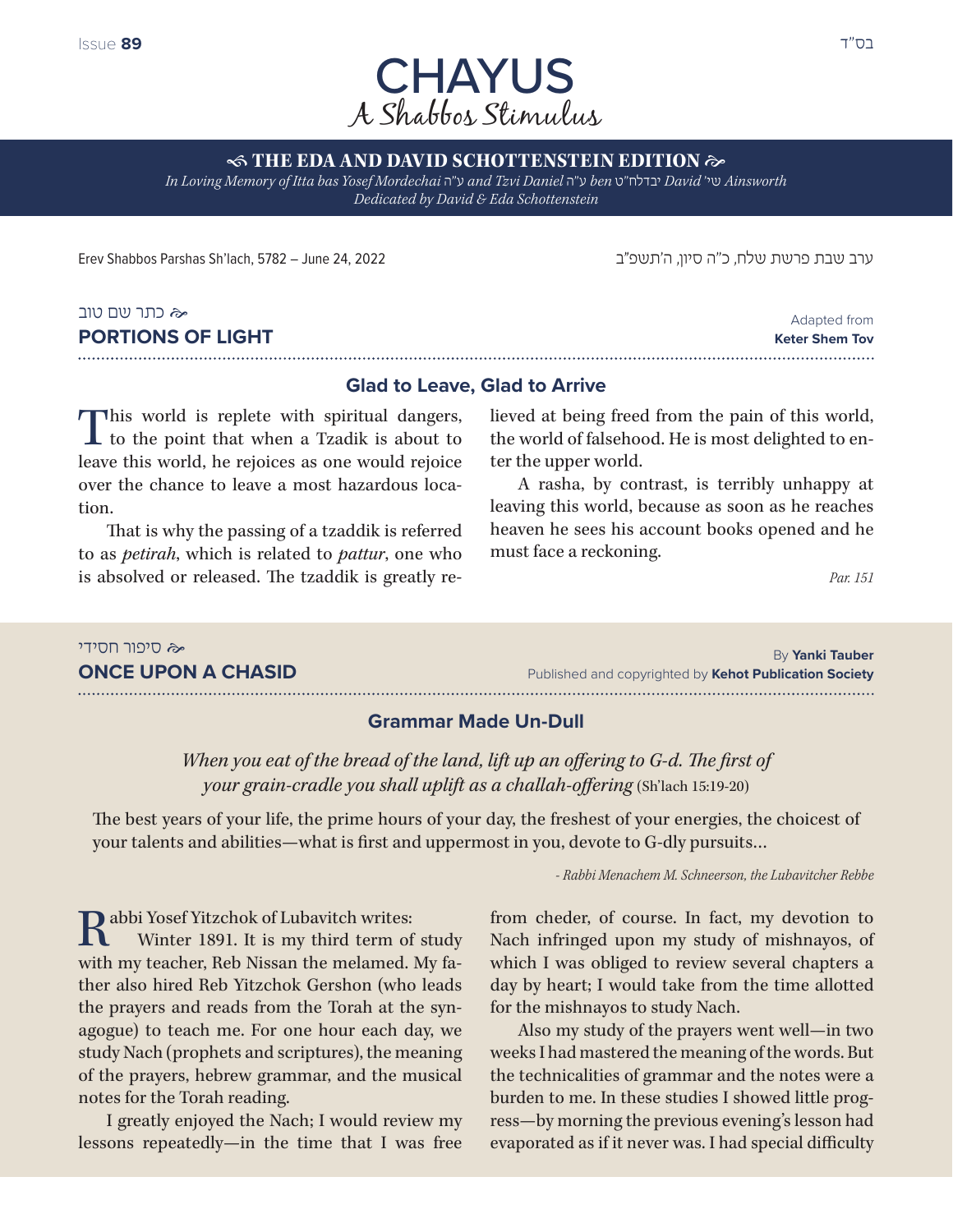with the upper and lower accents and the stressed and light pronunciations. [In Hebrew Grammar a *mil'ill*, or 'upper accent', means that the first or middle syllable of a word is stressed; if the accent is on the final syllable, the word is a *milrah*, or 'lower accent'. The *dogush* ('stressed'), and *rofeh* ('light') pronunciations designate a hard or soft consonant respectively. A rule of thumb is that a mil'ill is always *dogush*, and a *milrah* always *rofeh*.]

Once, after such a grammar lesson, I poured out my heart to my father. Reb Yitzchok Gershon had tested me and was satisfied by the results, but I knew better: the lesson was merely hovering about my brain. In tears, I confessed my lack of interest in grammar to father, and was prepared to hear words of rebuke. But father took a different approach: he proceeded to explain to me the inner significance of the technicalities of grammar.

"The upper and lower accents are heaven and earth" he said. "'Upper' is the Torah and its precepts; the 'lower' represents the material needs and pursuits of man. The 'upper' must always be 'stressed'—strong and intense. But the 'lower' is to be taken lightly. True, we are speaking of permissible things, but these need not be regarded as 'musts' and should be pursued in a negligible and feeble manner—no more than is absolutely necessary."

## לקוטי שיחות **A SICHA**

## 

By: **ProjectLikkuteiSichos.org** Adapted from the works of the **Lubavitcher Rebbe** 

## **The Rebuttal To The Spies: Do Not Fear**

### **The Context:**

After the spies returned from their expedition to the Land of Israel and gave a disappointing, negative report to the people, Calev and Yehoshua attempted to lift the people's spirits and fortify their faith:

*"Do not rebel against G-d, and you will not fear the people of that land, for they are our bread. Their shade [protection] is removed from them, and G-d is with us; do not fear them"* (*Bamidbar* 14:9).

#### **The Rashi:**

*Do not rebel*—and consequently, "you will not fear…."

*For they are our bread*—we will consume them like bread.

*Their shade [protection] is removed from them*— Their shield and strength—their virtuous ones have died, namely, Job, who protected them [See *Rashi* to *Sotah* 35a]. Another interpretation: The shade [protection] of G-d has departed from them.

### **The Explanation:**

Rashi's first comment was prompted by the following question: The spies claimed that the inhabitants of Cana'an were too powerful to overcome (*Bamidbar* 13:28). Yet Calev and Yehoshua never explicitly responded to that claim. Why not? Rashi therefore comments: "*Do not rebel*—and consequently, "you will not fear," meaning, fear is only possible if the people rebel against G-d. If they are faithful to Him, they will have no reason to fear the powerful Cannanites.

Rashi's second comment clarifies the metaphor of bread based on the insight of his first comment: We might have thought that "*they are our bread*" alludes to the necessity of entering the Land. It is so vital to the Jewish people's identity, like bread, that we must forge ahead and attempt to conquer it.

But because Rashi understands that Calev and Yehoshua were telling the people that if they had faith, they had no reason to fear, it follows that the meaning of "they are our bread" continues this same thread: "We will consume them like bread." If the people do not rebel, they will have no reason to fear their enemies, because defeating them will be as reasonable as eating bread.

The reader of Rashi recalls that when the Jewish people asked for bread in the desert, G-d provided the manna with grace and love (*Shemos* 16-7-8, see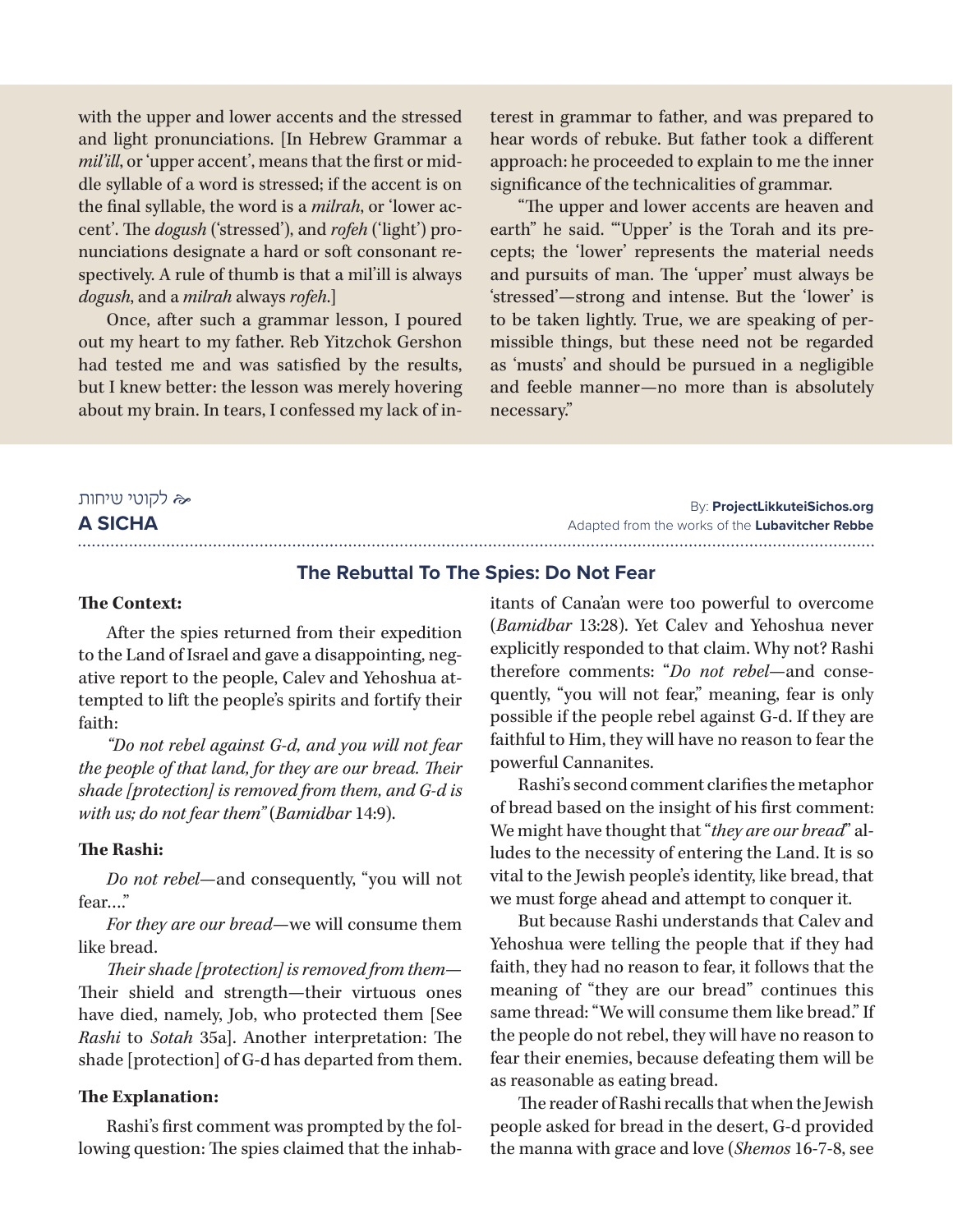Rashi). Thus, likening the enemy to bread alludes to the fact that G-d will happily and gracefully lead the Jewish people to victory.

To better understand the meaning of Rashi's third comment, we must first preface with a dispute between Rambam and Raavad concerning the status of an animal slaughtered by an idolater.

## **The Dispute:**

The law states that an animal slaughtered by an idolater is considered *neveilah*, which imparts ritual impurity when carried. Rambam says this rabbininc decree was established due to their negative, idolatrous ways (*She'ar Avos haTum'ah* 2:10). Raavad disagrees and maintains that an idolater is not recognized as a legal entity capable of an act that legally changes the status of an animal. The reason the animal is considered a *neveilah* is because it is as if the animal died on its own, like a *neveilah*.

In other words, they disagree about the halachic status granted to an idolater. Rambam maintains idolaters are recognized as legal entities; Raavad believes they are non-entities. Consequently, it stands to reason that they also disagree whether or not individual Divine Providence extends to idolaters. According to Rambam, G-d's providence does extend over idolaters; therefore, they are halachically significant. According to Raavad, G-d's individualized providence does not extend

over idolaters; therefore, they are not recognized as halachic entities.

## **Unprotected:**

Rashi's two interpretations of "their shade [protection] is removed from them" corresponds to these two opinions:

- 1) "Their shield and strength, their virtuous ones have died, namely, Job, who protected them [See *Rashi* to *Sotah* 35a]." According to the opinion that G-d's providence does not apply to idolaters, it is impossible to say that their "protection is removed" refers to G-d's protection. Therefore, this opinion maintains that it was the protection of Job that was removed.
- 2) "Another interpretation: The shade [protection] of G-d has departed from them." This aligns with the opinion that G-d's protection does extend over idolaters. Only in this scenario, G-d removed it to allow the Jewish people to conquer the Land of Israel.

Calev and Yehoshua then concluded, "and G-d is with us; do not fear them." "Shade" alludes to a form of protection that is distant and removed. This was the kind of Divine attention afforded to the Cannanites, and even that was removed. But G-d is "with us" closely and intimately. Therefore, "do not fear them."

*Likkutei Sichos vol. 18, p. 161ff.*

 גאולה **GEULAH**

## **Yalkut Moshiach uGeulah al HaTorah** Translated by **Yaakov Paley**

## **Tzitzis and Resurrection**

*"They shall make for themselves tzitzis on the corners of their garments, throughout their generations"* (Sh'lach 15:38)*.*

The *mitzvah* of *tzitzis* alludes to the fact that at  ${\mathsf L}\,$  the time of resurrection, the dead will rise clad in their garments. For that reason, much of the human body is alluded to in the physical *tzitzis*: The strings are the strands of hair, the holes in which the strings hang are the eyes, the five knots are the five senses, the eight threads are the eighth day on

which a child is circumcised (our Sages say that one who is uncircumcised will not merit to rise at the resurrection), and the twenty knots in total are the twenty fingers and toes. *Tzitzis* is a garment that represents the body, indicating that when the body is resurrected it will arise dressed in a garment.